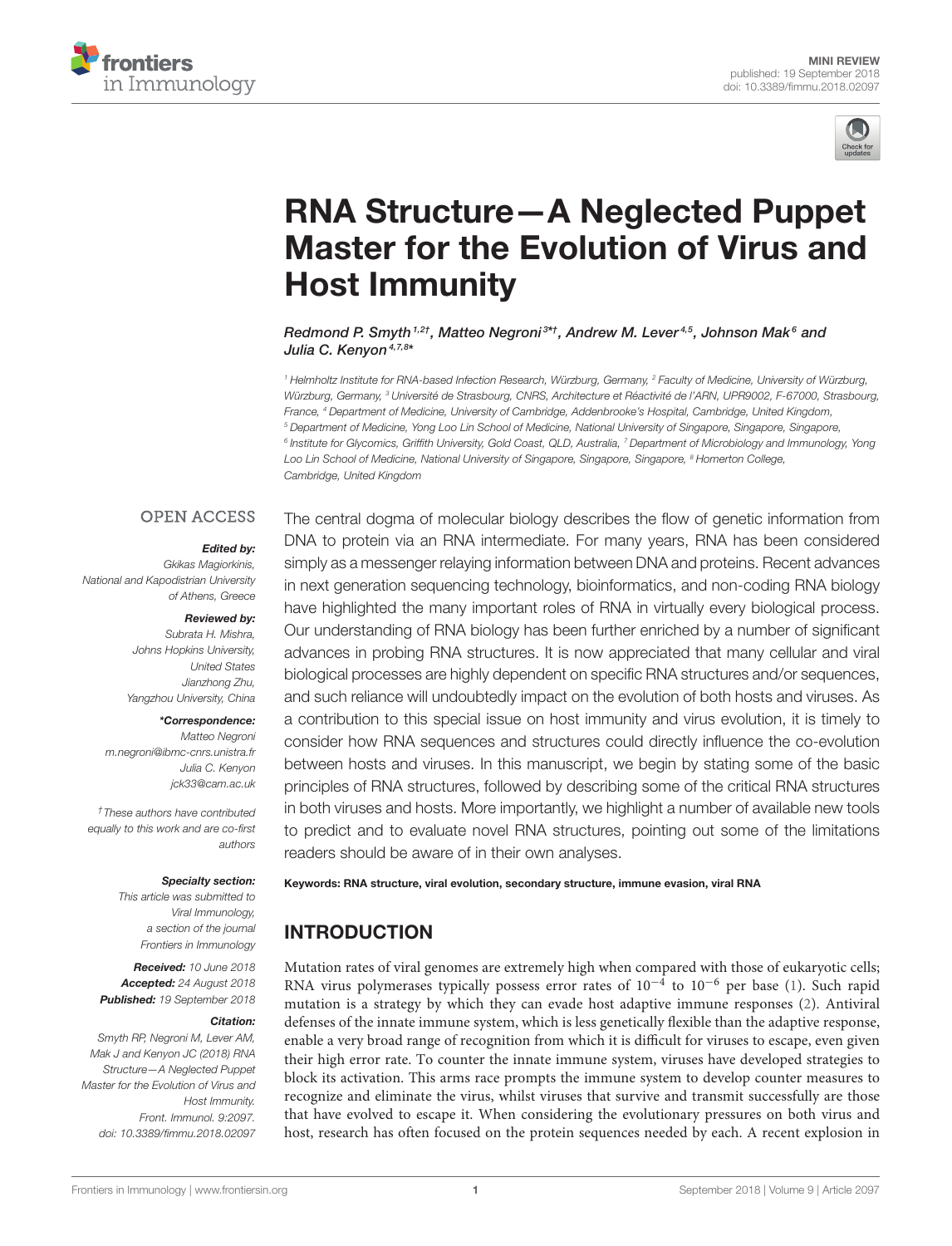our understanding of the functions of RNA, however, leads us to consider instead the role of RNA itself in driving the evolution of viruses and of human immunity.

RNA is a truly multifunctional molecule. It directs ribosomes (themselves RNA based enzymes) to produce proteins, but also regulates cellular activity by interacting directly with proteins or nucleic acids and by catalyzing biochemical reactions (ribozymes). Indeed, RNA is now implicated in almost every cellular process, including immune defense. It is also recognized as being key to viral infection processes. RNA multifunctionality comes from its ability to fold into complex three-dimensional structures that can often switch conformation to effect different functions such as binding other RNA molecules or proteins. The initial fold of an RNA molecule depends primarily on its sequence and is established by Watson-Crick pairing of complementary bases into stem-loop structures that then orientate themselves relative to one another [for a general review of RNA structure see [\(3\)](#page-4-2)]. This three-dimensional positioning can be stabilized by non-canonical interactions or structures such as pseudoknots, which occur where the nucleotides of a loop region base pair intramolecularly with complementary nucleotides. An example is shown in **[Figure 1A](#page-2-0)**, within the complex structural element known as an IRES (internal ribosome entry site). As for proteins, single nucleotide mutations can alter the three-dimensional structure of the RNA, with corresponding deleterious or positive effects on its function; RNA structures are hence substrates for, and drivers of, viral evolution. For example, random mutation may confer a new beneficial function on a given structure that is then selectively favored by evolution.

Viruses are known to be extremely thrifty with their genomes to maximize replication speed, using strategies such as overlapping reading frames and polycistronic mRNAs. Similarly, they often contain functional RNA structures within both coding and non-coding regions. For example, the first 500 nucleotides of the HIV-1 genome is densely packed with structured domains that control key steps of the replication cycle including transcription, translation, export, packaging, and reverse transcription [\(7–](#page-4-3)[9\)](#page-4-4) and structural switches that aid their regulation [\(5,](#page-4-5) [10–](#page-4-6)[12\)](#page-4-7). Functionality encoded within an RNA structure is often a requisite for successful initiation or completion of viral replication. Many viruses, particularly those of the picornaviridae, initiate translation from IRES elements [\(13\)](#page-4-8). RNA structures facilitating frameshifting enable viruses to encode multiple proteins from a single RNA [\(14\)](#page-5-0). Additionally, viral RNA structures may directly or indirectly impact cellular immunity. In HIV-1, the transactivation response element (TAR, **[Figure 1B](#page-2-0)**) regulates transcription of the genomic RNA and gene expression [\(15\)](#page-5-1) thereby playing a central role in determining the level of virus detected by the immune system; at its most extreme leading to complete evasion of the immune response through latency [\(16\)](#page-5-2). Frameshift structures or splicing regulators qualitatively and quantitatively manage the amounts of proteins produced by viruses, and hence those that are seen by the immune system [\(17\)](#page-5-3). For example, some strains of Influenza A virus encode a second open reading frame (ORF) in segment three which is accessed by a low frequency +1 ribosome frameshifting event [\(18\)](#page-5-4). This ORF produces PA-X, a protein which modulates inflammatory, apoptotic, and Tlymphocyte signaling pathways [\(18\)](#page-5-4). Viruses with larger genomes can even produce their own microRNAs [\(19\)](#page-5-5) or long noncoding RNAs (lncRNAs) that control cellular functions [\(20,](#page-5-6) [21\)](#page-5-7). Dengue virus expresses a subgenomic RNA that has been shown to inhibit interferon expression by binding to TRIM25 [\(22\)](#page-5-8). This subgenomic RNA is produced when a cellular 5'-to-3' exoribonuclease stalls at a stable pseudoknot RNA structure in the 3′ UTR; small substitutions within this structure modulate viral fitness and pathogenicity through their effects on the immune system. The dengue 3'UTR also folds differently in humans and insects [\(23\)](#page-5-9) leading to production of different immunomodulatory non-coding RNAs in each host type [\(22,](#page-5-8) [23\)](#page-5-9). This is one mechanism by which the same viral genome can both effectively replicate in human and insect cells and counteract these two divergent immune systems.

The immune system senses viral RNA using different mechanisms, including the recognition of viral single-stranded RNA by Toll-like receptors [\(24\)](#page-5-10). The importance of RNA structures in viral replication is so fundamental that they are directly recognized by the innate immune response. Not only has the innate immune system evolved to recognize double-stranded RNA (dsRNA) within viral genomes or genomic replication intermediates, often via MDA5, it has also evolved to recognize the double-stranded parts of conserved RNA elements like IRESs [\(13\)](#page-4-8) or 3' stem-loops, via RIG-I [reviewed in [\(25\)](#page-5-11)]. The importance of this in maintaining broad antiviral defense is reflected in the fact that such RNA structures are also formed by DNA viruses in their protein-coding RNAs. The cellular double-stranded RNA recognition system not only leads to production of interferon, but was recently shown to upregulate NKG2D ligand, thus alerting NK cells to the presence of virus and enabling destruction of the infected cell [\(26\)](#page-5-12). Viruses have evolved strategies to mask recognition of their RNAs, such as 5' cap-snatching [\(27\)](#page-5-13), but their need to maintain certain critical RNA structures means that they struggle to avoid recognition entirely.

# VIRAL EVOLUTION TO EVADE AN IMMUNE RESPONSE MAY BE CONSTRAINED OR FACILITATED BY RNA STRUCTURE

The presence of essential conserved viral RNA structures can constrain the ability of viruses to evolve and to evade the immune response. Some RNA viruses have optimized their genome structure and organization to facilitate viral evolution during co-infection of the same cell with different viral strains. One widespread strategy is genome segmentation leading to reassortment (seen in rotaviruses and influenza viruses) [\(28\)](#page-5-14). Another common strategy is template switching during replication leading to recombination and the formation of genome chimeras (seen in retroviruses) [\(29\)](#page-5-15). Reassortment and recombination are non-random processes that are known to depend on RNA sequence and structure, but the underlying mechanisms are often poorly understood. Both processes may be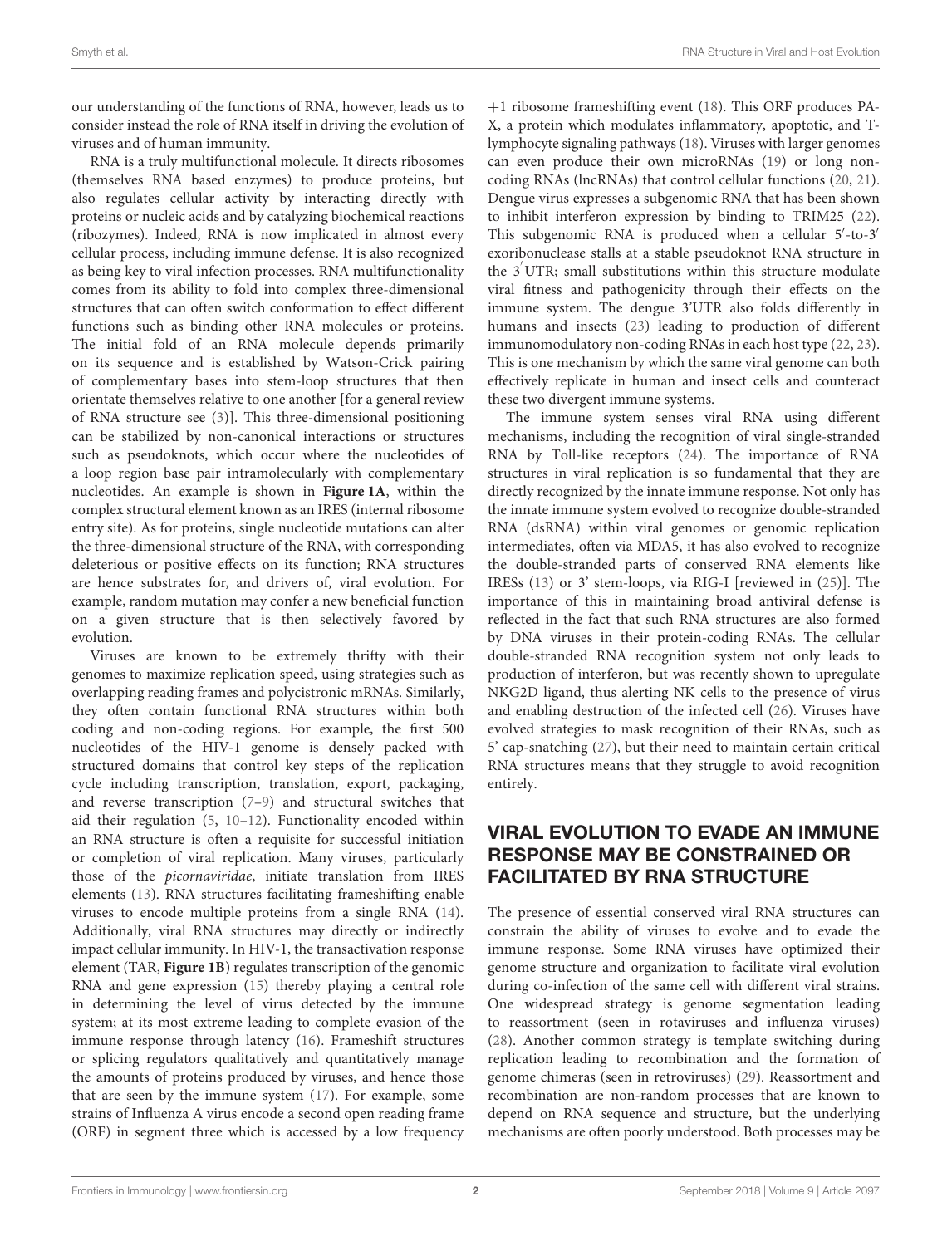

<span id="page-2-0"></span>facilitated by inter-molecular interactions [\(30,](#page-5-16) [31\)](#page-5-17), and evolution can be both promoted or inhibited by intra-molecular RNA structure.

In HIV-1, each virion contains two copies of the RNA genome, which in the case of co-infection of the same cell can originate from two different proviruses. These are non-covalently joined as a dimer via stem-loop 1 (SL1, **[Figure 1B](#page-2-0)**). During viral replication, reverse transcriptase (RT) switches template, thereby adding template switching generated errors to its inherently low fidelity, producing the genetic diversity that allows HIV-1 to rapidly escape the immune system and antiretroviral therapy [\(2\)](#page-4-1). Sequence incompatibility preventing formation of heterodimers of genomic RNA at SL1 has been shown to be a major restriction to inter-subtype recombination, with only a 3 nt sequence difference being sufficient to disrupt this [\(32\)](#page-5-18). When considering distantly-related strains of HIV with compatible SL1 sequences, the main factor governing recombination is the degree of local sequence similarity [\(33,](#page-5-19) [34\)](#page-5-20) However, in more closely-related viral sequences, RNA structures strongly influence recombination locally [\(35–](#page-5-21)[37\)](#page-5-22). This has been shown to be the case for well-defined RNA structures within env such as the C2 hairpin and the Rev responsive element (RRE) [\(38\)](#page-5-23). It has been suggested that this evolved to favor the stepwise folding of proteins during translation, but it has also been shown to favor the occurrence of recombination in these same regions[\(37\)](#page-5-22). As a consequence, recombination may shuffle whole domains of proteins thus generating structural variants that escape immune recognition, particularly for quaternary epitopes generated by the juxtaposition of different protein domains. RNA structures and sequences have also been shown to influence the fidelity of reverse transcription such that stable secondary structures enhance the number and type of mutations incorporated [\(39,](#page-5-24) [40\)](#page-5-25). The regions of env encoding the external parts of the viral surface glycoprotein gp120 are under strong positive selection by the humoral immune system. Perhaps counterintuitively they present a lower degree of RNA structure; however, this can be accounted for by such rapid viral mutation that the RNA is unable to conserve base-pairing. As studies have shown, poorly structured RNA regions are reverse transcribed with higher fidelity, which paradoxically limits the rate of introduction of mutations in these highly variable regions of the genome [\(39\)](#page-5-24).

RNA viruses with segmented genomes can undergo reassortment, leading to the exchange of entire gene segments, potentially giving rise to new viral strains to which humans have no previous immunity. In influenza A, reassortment has been historically associated with the emergence of pandemic strains, including the most recent H1N1 2009 pandemic which contained influenza gene segments from human, avian and swine lineages [\(41,](#page-5-26) [42\)](#page-5-27). It is thought that packaging sequences within each gene segment direct their selective incorporation into virus particles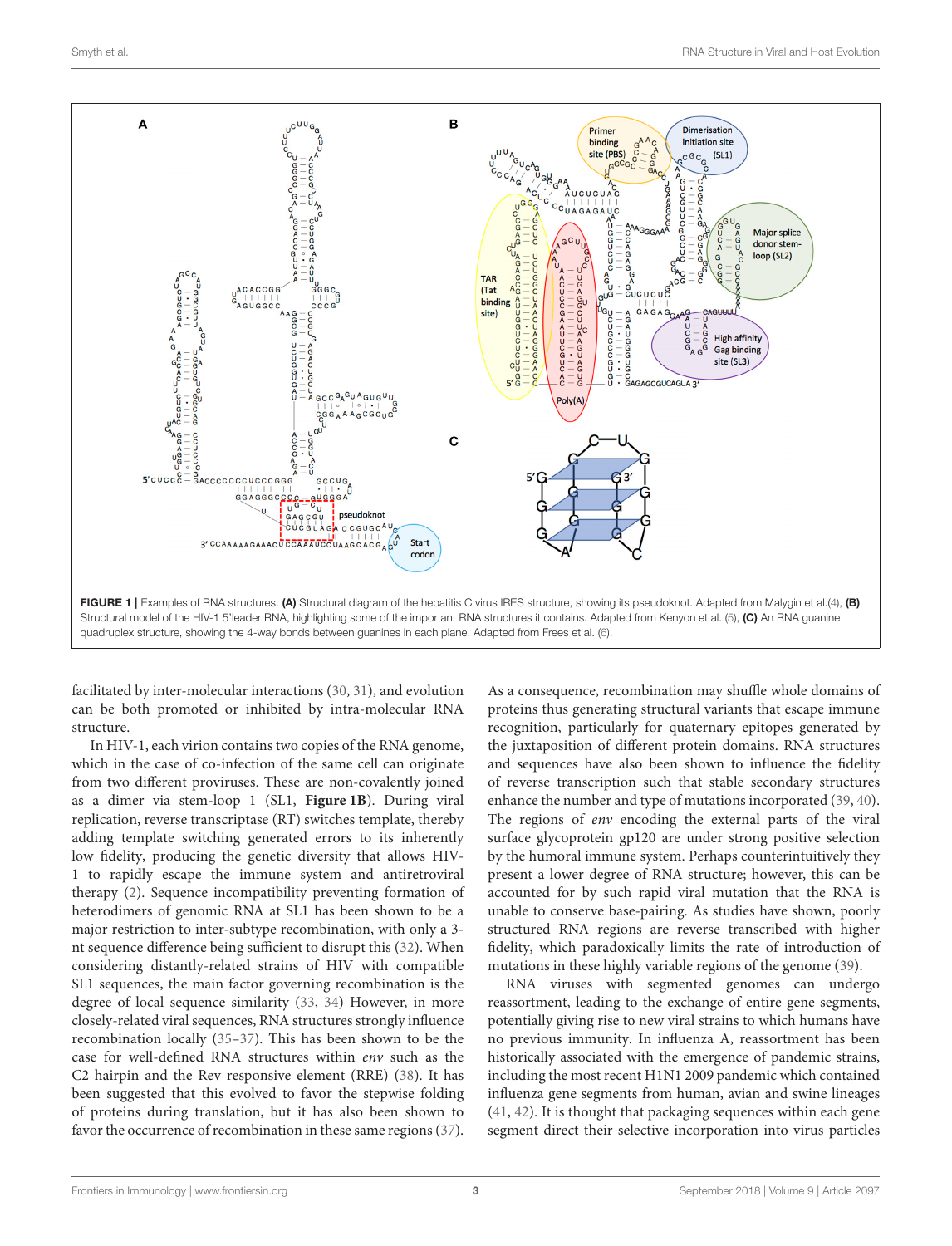[\(43,](#page-5-28) [44\)](#page-5-29) and recent work suggests a mechanism where packaging signals mediate RNA-RNA interactions that would guide their incorporation. It therefore follows that any preferential interactions or incompatibilities between vRNP segments would then regulate genetic reassortment and influenza evolution [\(45\)](#page-5-30). It is possible that improved understanding of this process would help to better predict the emergence of pandemic influenza.

In addition to genome diversification through recombination and reassortment, RNA structures influence immune escape by modulating the viral proteome. The use of frameshifting or alternative start codons is often controlled by viral RNA structures, resulting in the translation of viral peptides or proteins in a different reading frame. The resulting peptides are often antigenic and may act to dilute the presentation of conventional viral peptides on the surface of the infected cell [\(46\)](#page-5-31). In some viruses there is an evolutionary constraint to maintain translation-impeding RNA structures in genes that encode good T cell epitopes, thus maintaining their translation at levels too low to trigger T cell recognition and killing. The EBNA-1 RNA from Epstein-Barr virus for example regulates its own translation in cis [\(47\)](#page-5-32) and the evolutionary pressure on this gene comes from the need to maintain G-quadruplex RNA structures (**[Figure 1C](#page-2-0)**) that act as "steric blocks" to ribosomes. When these structures are destabilized, cells infected with the resulting mutant virus are more readily seen by T cells than those infected with wild-type virus [\(48\)](#page-5-33).

Viruses also appear to be under pressure to maintain unstructured regions in their genome: there is a bias in HIV-1 toward the use of A's in the retroviral genome; this biases codon usage and ultimately even the amino acid composition of the viral proteins [\(49\)](#page-5-34). Adenosines are vastly overrepresented in the single-stranded regions of RNA and underrepresented in double-stranded regions; their only binding partner, U, can also pair with G, which may explain the single-stranded nature of A-rich regions. Artificial introduction of extensive synonymous A to G mutations in pol led to increased stability of the dimeric genome inside the virion, and reduced reverse transcription as a result [\(50\)](#page-5-35). The signature distribution of Adenosine frequency and its relation to local RNA structure was thought to be maintained by the influence of RNA secondary structures on reverse transcription. Changing the A ratio in local areas by only including codons found in natural isolates of HIV-1, did not affect replication efficiency in vitro [\(51\)](#page-5-36) however it is possible that in vivo viruses use this strategy of maintaining parts of their genome as singlestranded in order to avoid innate immune recognition by RIG-I or MDA5. Many viruses also need to maintain a low number of CpG dinucleotides in their genome in order to avoid recognition by the zinc-finger antiviral protein (ZAP) [\(52\)](#page-5-37). When HIV-1 codon usage was humanized, affecting the native RNA structure, a reduced IFN-α/β response was observed [\(53\)](#page-5-38), suggesting that the maintenance of specific structures in the viral genome comes at the cost of greater recognition by the innate immune response. Despite this, the viral genome apparently undergoes positive selection for the maintenance of many specific RNA structures: when synonymous mutations were introduced extensively into the viral genome a decrease in infectivity was observed that could be attributed to an expected alteration of splicing pattern and/or modification of RNA structures [\(50,](#page-5-35) [54\)](#page-5-39).

# THE ROLES OF VIRAL AND CELLULAR RNA STRUCTURE IN THE EVOLUTION OF HUMAN IMMUNE RESPONSES AND THE HUMAN IMMUNE SYSTEM

In terms of the evolution of the human genome, the degree of variation at the MHC class I locus is positively correlated with local pathogen richness, for which viruses are postulated to play an important role. This is particularly evident for HLA B [\(55\)](#page-5-40). The importance of RNA structure in influencing the generation of T cell epitopes, either through translational enhancing, blocking, or frameshifting mechanisms, means that RNA structures within viruses must have influenced the evolution of the HLA locus. For example, macaques that have the correct MHC-I allele to present an antigenic cryptic peptide derived from the env ORF are better able to control simian immunodeficiency virus (SIV) infection [\(56\)](#page-5-41) which would be expected to be a driver for the maintenance of this MHC allele within the population. As mentioned above, the mechanisms controlling the generation of cryptic translational products are often RNA structure-dependent.

Viral RNA structures have also influenced the evolution of the innate immune system; as previously discussed, hallmarks of viral RNAs are targeted by conserved RNA-binding proteins such as RIG-I. More specific antiviral proteins have also evolved, however. APOBEC3 proteins target retroviral genomes and are incorporated into viral particles [\(57\)](#page-6-0). These host cell-derived cytidine deaminases bind to the viral RNA and mutate it during the reverse transcription process, leading to non-functional virus. It has been reported that regions of the genome under strong purifying selection present an underrepresentation of APOBEC3 target sequences, a signature of a strong pressure for limiting the occurrence of mutations in certain regions of the genome [\(39\)](#page-5-24). Retroviruses have also developed direct strategies to counteract these proteins, often by encoding proteins that bind to them directly. Interestingly, APOBEC3s have recently been shown to bind to the same motifs in the viral RNA genome as the viral NC structural protein involved in genome packaging. This suggests a competitive relationship may have developed between host cell and viral factors, for binding to the same viral RNA structures [\(58\)](#page-6-1).

# NOVEL WAYS TO EXPLORE RNA STRUCTURE AND FUNCTION

RNA functionality is best understood through its structure, but RNA structure determination is extremely challenging. Although it is formed based on simple base pairing rules, for RNA molecules of biologically relevant sizes there are an astronomical number of possible structural permutations, meaning that RNA structure cannot be predicted easily from base pairing rules alone. Biophysical methods such as crystallography [\(59\)](#page-6-2) and NMR [\(60\)](#page-6-3)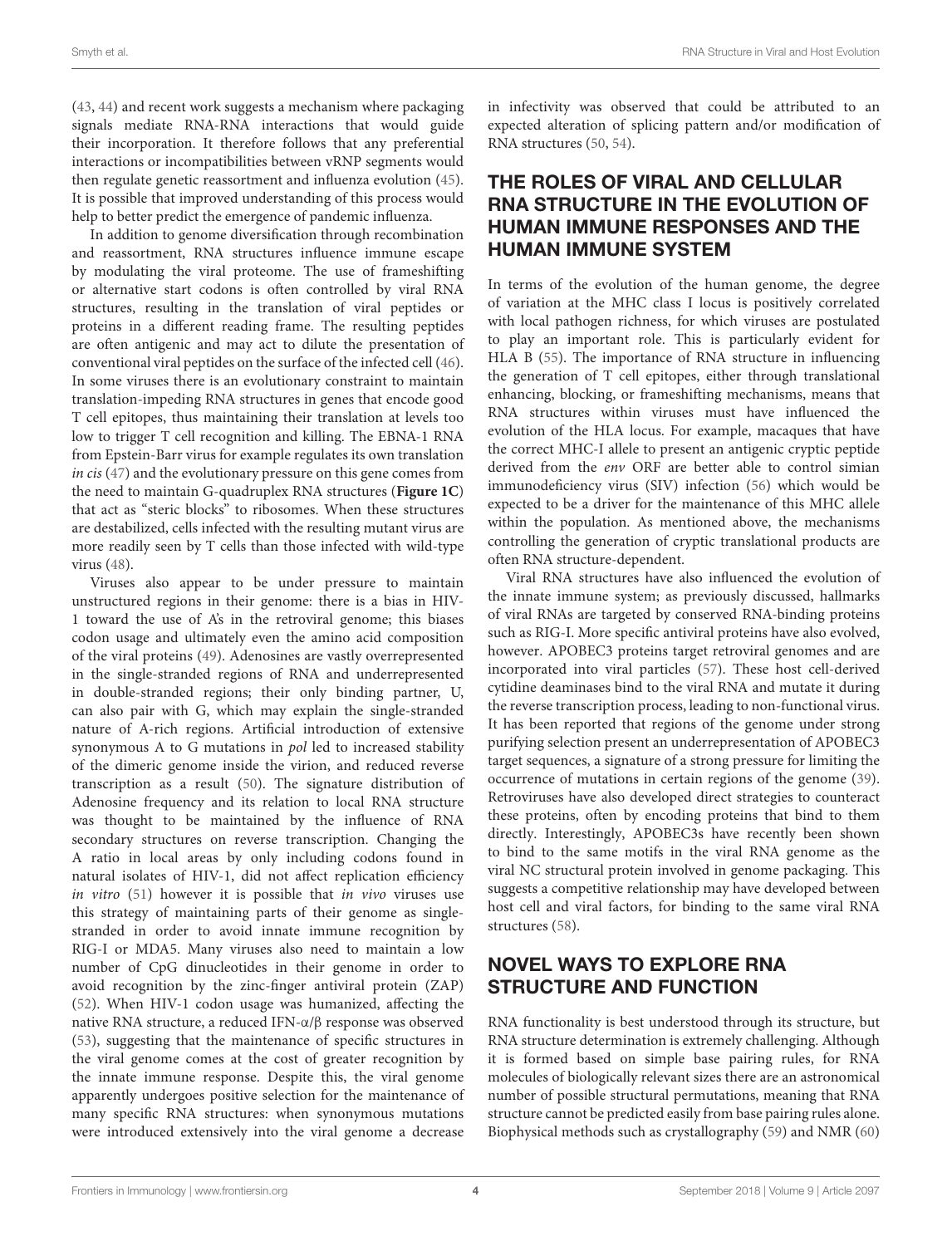are each able to determine RNA structure at atomic resolution but both have difficulty with large RNA substrates. This is evidenced by the paucity of atomic resolution RNA structures, compared to their protein equivalents. For example, the RCSB databank holds structural data for over 100,000 proteins, but contains only around 1000 RNA structures. This difficulty arises because RNA molecules tend to adopt long flexible shapes with weak tertiary interactions that are prone to misfolding [\(61\)](#page-6-4). Furthermore, the negatively charged phosphate groups on the surface of an RNA molecule can impose technical challenges as they hinder crystal packing. Newer techniques are emerging to address this gap including small-angle X-ray scattering [\(62\)](#page-6-5), single molecule FRET [\(63,](#page-6-6) [64\)](#page-6-7), and atomic force microscopy [\(65\)](#page-6-8).

RNA secondary structure is currently most commonly resolved using a combination of (i) phylogenetic approaches (ii), structure prediction algorithms, and (iii) experimental methods with chemical/enzymatic probes. Whilst these methodologies cannot determine RNA structure at atomic resolution, they are nevertheless able to generate models that provide useful biological insights [\(8,](#page-4-11) [66,](#page-6-9) [67\)](#page-6-10). Indeed, RNA structure determination is currently undergoing a revolution thanks to advances in next generation sequencing technology that have transformed traditional biochemical assays into powerful tools that can characterize thousands of RNA structures in single experiments [\(68](#page-6-11)[–71\)](#page-6-12). The most widely used methods take advantage of chemical probes, such as dimethyl sulfate (DMS) and selective 2′ -hydroxyl acylation analyzed by primer extension (SHAPE) reagents, that differentially react with single stranded vs double stranded RNA. Knowledge of whether a nucleotide is likely to be base paired or not can significantly improve the accuracy of RNA structure predictions from thermodynamic folding algorithms when included as an energetic consideration in the modeling programme, known as a pseudo free energy parameter [\(72\)](#page-6-13). For example, if chemical probes show a nucleotide is single-stranded, the modeling algorithm adds an energetic penalty to structures that include

### **REFERENCES**

- <span id="page-4-0"></span>1. Sanjuan R, Domingo-Calap P. Mechanisms of viral mutation. Cell Mol Life Sci. (2016) 73:4433–48. doi: [10.1007/s00018-016-2299-6](https://doi.org/10.1007/s00018-016-2299-6)
- <span id="page-4-1"></span>2. Smyth RP, Davenport MP, Mak J. The origin of genetic diversity in HIV-1. Virus Res. (2012) 169:415–29. doi: [10.1016/j.virusres.2012.06.015](https://doi.org/10.1016/j.virusres.2012.06.015)
- <span id="page-4-2"></span>3. Batey RT, Rambo RP, Doudna JA. Tertiary motifs in RNA structure and folding. Angew Chem Int Ed Engl. (1999) 38:2326–43.
- <span id="page-4-9"></span>4. Malygin AA, Kossinova OA, Shatsky IN, Karpova GG. HCV IRES interacts with the 18S rRNA to activate the 40S ribosome for subsequent steps of translation initiation. Nucleic Acids Res. (2013) 41:8706–14. doi: [10.1093/nar/gkt632](https://doi.org/10.1093/nar/gkt632)
- <span id="page-4-5"></span>5. Kenyon JC, Prestwood LJ, Le Grice SF, Lever AM. In-gel probing of individual RNA conformers within a mixed population reveals a dimerization structural switch in the HIV-1 leader. Nucleic Acids Res. (2013) 41:e174. doi: [10.1093/nar/gkt690](https://doi.org/10.1093/nar/gkt690)
- <span id="page-4-10"></span>6. Frees S, Menendez C, Crum M, Bagga PS. QGRS-Conserve: a computational method for discovering evolutionarily conserved G-quadruplex motifs. Hum Genomics (2014) 8:8. doi: [10.1186/1479-7364-8-8](https://doi.org/10.1186/1479-7364-8-8)
- <span id="page-4-3"></span>7. Paillart JC, Dettenhofer M, Yu XF, Ehresmann C, Ehresmann B, Marquet R. First snapshots of the HIV-1 RNA structure in infected cells and

it in a double-stranded region. The programme then displays the most energetically favorable structures, that fit all of the data best. Several chemical probes can penetrate cells and virions, which is important for understanding RNA function in vivo, such as the binding sites of regulatory proteins [\(9,](#page-4-4) [73\)](#page-6-14). Further characterization of RNA structure-function relationships can be obtained using specialized approaches, such as mutational interference mapping experiment (MIME) [\(74\)](#page-6-15) and cross-linking SHAPE (XL-SHAPE), where protein binding sites are mapped using UV cross-linking in parallel with SHAPE probing [\(75\)](#page-6-16), and by CLIP (crosslinking-immunoprecipitation sequencing) related methodologies [\(76\)](#page-6-17). More recently, RNA proximity ligation has emerged as a new class of RNA structural probing technique for the direct detection of long-range base pairing or inter-molecular interactions [\(77–](#page-6-18)[84\)](#page-6-19). These types of interactions are commonly found in viral genomes/regulatory RNAs and are difficult to identify with other methodologies. As the immune system is known to be regulated by non-coding RNAs [\(85\)](#page-6-20), the ability to detect direct interactions between viral and cellular RNAs will be particularly important for future understanding of virus-host interactions.

### AUTHOR CONTRIBUTIONS

JM conceived the review. RS, MN, AL, JM, and JK wrote the manuscript.

### FUNDING

This work was supported by the Helmholtz Association (VH-NG-1347 to RS), Sidaction (AI25-1-02335 to MN), The Biomedical Research Centre UK and Clinical Academic Reserve UK (to AL), and the Medical Research Council UK (MR/N022939/1 to AL and JK). JM is recipient of funding from Australian National Health and Medical Research Council project grant App1121697.

in virions. J Biol Chem[. \(2004\) 279:48397–403. doi: 10.1074/jbc.M4082](https://doi.org/10.1074/jbc.M408294200) 94200

- <span id="page-4-11"></span>8. Watts JM, Dang KK, Gorelick RJ, Leonard CW, Bess JW Jr, Swanstrom R, et al. Architecture and secondary structure of an entire HIV-1 RNA genome. Nature (2009) 460:711–6. doi: [10.1038/nature08237](https://doi.org/10.1038/nature08237)
- <span id="page-4-4"></span>9. Wilkinson KA, Gorelick RJ, Vasa SM, Guex N, Rein A, Mathews DH, et al. High-throughput SHAPE analysis reveals structures in HIV-1 genomic RNA strongly conserved across distinct biological states. PLoS Biol. (2008) 6:e96. doi: [10.1371/journal.pbio.0060096](https://doi.org/10.1371/journal.pbio.0060096)
- <span id="page-4-6"></span>10. Keane SC, Van V, Frank HM, Sciandra CA, McCowin S, Santos J, et al. NMR detection of intermolecular interaction sites in the dimeric 5'-leader of the HIV-1 genome. Proc Natl Acad Sci USA. (2016) 113:13033–8. doi: [10.1073/pnas.1614785113](https://doi.org/10.1073/pnas.1614785113)
- 11. Mailler E, Bernacchi S, Marquet R, Paillart JC, Vivet-Boudou V, Smyth RP. The Life-cycle of the HIV-1 gag-RNA complex. Viruses (2016) 8:E248. doi: [10.3390/v8090248](https://doi.org/10.3390/v8090248)
- <span id="page-4-7"></span>12. Lu K, Heng X, Garyu L, Monti S, Garcia EL, Kharytonchyk S, et al. NMR detection of structures in the HIV-1 5'-leader RNA that regulate genome packaging. Science (2011) 334:242–5. doi: [10.1126/science.1210460](https://doi.org/10.1126/science.1210460)
- <span id="page-4-8"></span>13. Fernandez N, Buddrus L, Pineiro D, Martinez-Salas E. Evolutionary conserved motifs constrain the RNA structure organization of picornavirus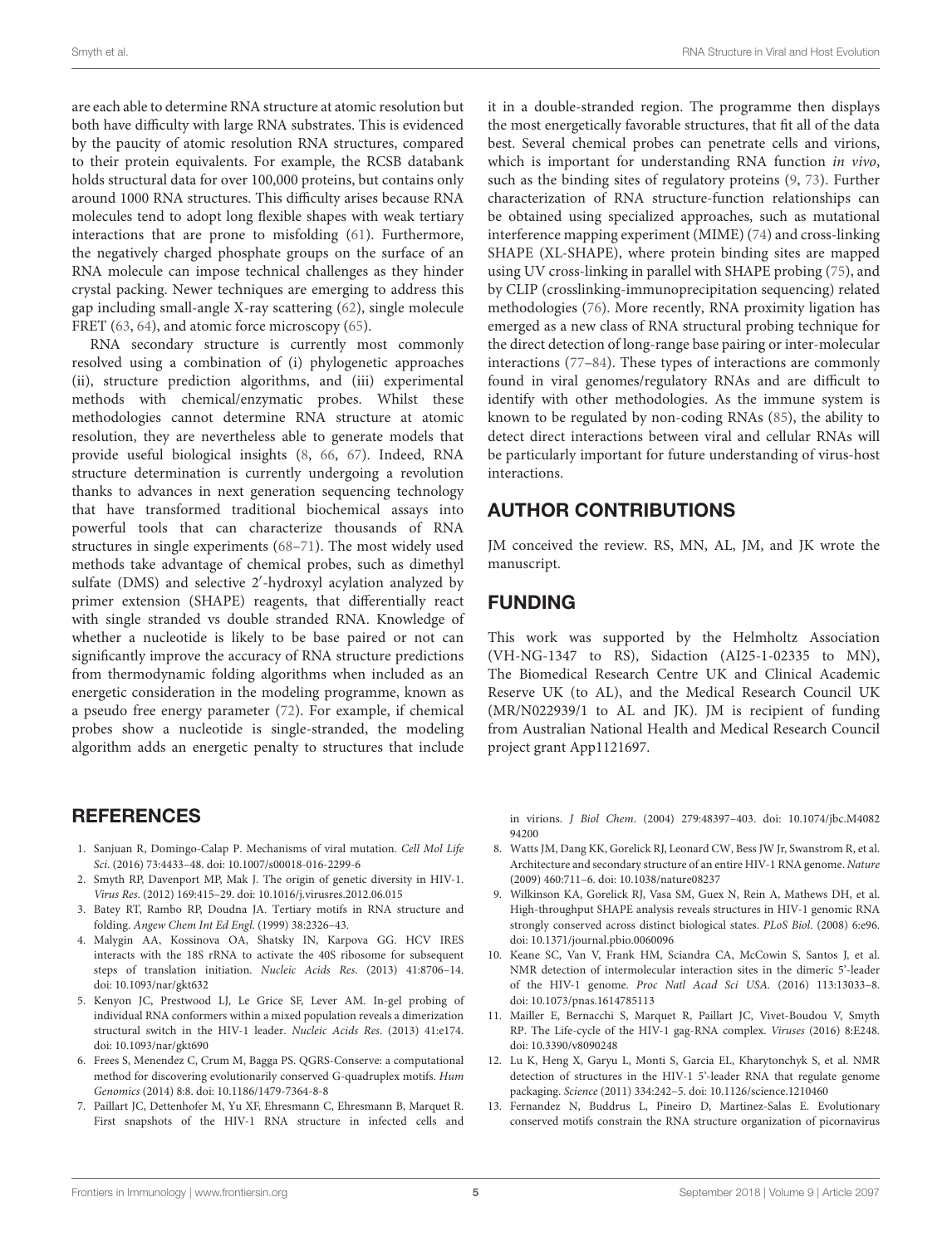IRES. FEBS Lett[. \(2013\) 587:1353–8. doi: 10.1016/j.febslet.2013.](https://doi.org/10.1016/j.febslet.2013.03.005) 03.005

- <span id="page-5-0"></span>14. Houck-Loomis B, Durney MA, Salguero C, Shankar N, Nagle JM, Goff SP, et al. An equilibrium-dependent retroviral mRNA switch regulates translational recoding. Nature (2011) 480:561–4. doi: [10.1038/nature10657](https://doi.org/10.1038/nature10657)
- <span id="page-5-1"></span>15. Kao SY, Calman AF, Luciw PA, Peterlin BM. Anti-termination of transcription within the long terminal repeat of HIV-1 by tat gene product Nature (1987) 330:489–93.
- <span id="page-5-2"></span>16. Ruelas DS, and Greene WC. An integrated overview of HIV-1 latency. Cell (2013) 155:519–29. doi: [10.1016/j.cell.2013.09.044](https://doi.org/10.1016/j.cell.2013.09.044)
- <span id="page-5-3"></span>17. Napthine S, Ling R, Finch LK, Jones JD, Bell S, Brierley I, et al. Protein-directed ribosomal frameshifting temporally regulates gene expression. Nat Commun. (2017) 8:15582. doi: [10.1038/ncomms15582](https://doi.org/10.1038/ncomms15582)
- <span id="page-5-4"></span>18. Hayashi T, MacDonald LA, Takimoto T. Influenza A virus protein PA-X contributes to viral growth and suppression of the host antiviral and immune responses. J Virol. (2015) 89:6442–52. doi: [10.1128/JVI.00319-15](https://doi.org/10.1128/JVI.00319-15)
- <span id="page-5-5"></span>19. Pfeffer S, Zavolan M, Grasser FA, Chien M, Russo JJ, Ju J, et al. Identification of virus-encoded microRNAs. Science (2004) 304:734–6. doi: [10.1126/science.1096781](https://doi.org/10.1126/science.1096781)
- <span id="page-5-6"></span>20. Reeves MB, Davies AA, McSharry BP, Wilkinson GW, Sinclair JH. Complex I binding by a virally encoded RNA regulates mitochondria-induced cell death. Science (2007) 316:1345–8. doi: [10.1126/science.1142984](https://doi.org/10.1126/science.1142984)
- <span id="page-5-7"></span>21. Zhang X, Ma X, Jing S, Zhang H, Zhang Y. Non-coding RNAs and retroviruses. Retrovirology (2018) 15:20. doi: [10.1186/s12977-018-0403-8](https://doi.org/10.1186/s12977-018-0403-8)
- <span id="page-5-8"></span>22. Manokaran G, Finol E, Wang C, Gunaratne J, Bahl J, Ong EZ, et al. Dengue subgenomic RNA binds TRIM25 to inhibit interferon expression for epidemiological fitness. Science (2015) 350:217–21. doi: [10.1126/science.aab3369](https://doi.org/10.1126/science.aab3369)
- <span id="page-5-9"></span>23. Kieft JS, Rabe JL, Chapman EG. New hypotheses derived from the structure of a flaviviral Xrn1-resistant RNA: conservation, folding, and host adaptation. RNA Biol. (2015) 12:1169–77. doi: [10.1080/15476286.2015.1094599](https://doi.org/10.1080/15476286.2015.1094599)
- <span id="page-5-10"></span>24. Jensen S, Thomsen AR. Sensing of RNA viruses: a review of innate immune receptors involved in recognizing RNA virus invasion. J Virol. (2012) 86:2900– 10. doi: [10.1128/JVI.05738-11](https://doi.org/10.1128/JVI.05738-11)
- <span id="page-5-11"></span>25. Kell AM, Gale M, Jr. RIG-I in RNA virus recognition. Virology (2015) 479–80:110–21. doi: [10.1016/j.virol.2015.02.017](https://doi.org/10.1016/j.virol.2015.02.017)
- <span id="page-5-12"></span>26. Esteso G, Guerra S, Vales-Gomez M, Reyburn HT. Innate immune recognition of double-stranded RNA triggers increased expression of NKG2D ligands after virus infection. J Biol Chem. (2017) 292:20472–80. doi: [10.1074/jbc.M117.818393](https://doi.org/10.1074/jbc.M117.818393)
- <span id="page-5-13"></span>27. Dias A, Bouvier D, Crepin T, McCarthy AA, Hart DJ, Baudin F, et al. The cap-snatching endonuclease of influenza virus polymerase resides in the PA subunit. Nature (2009) 458:914–8. doi: [10.1038/nature07745](https://doi.org/10.1038/nature07745)
- <span id="page-5-14"></span>28. McDonald SM, Nelson MI, Turner PE, Patton JT. Reassortment in segmented RNA viruses: mechanisms and outcomes. Nat Rev Microbiol. (2016) 14:448– 60. doi: [10.1038/nrmicro.2016.46](https://doi.org/10.1038/nrmicro.2016.46)
- <span id="page-5-15"></span>29. Levy DN, Aldrovandi GM, Kutsch O, Shaw GM. Dynamics of HIV-1 recombination in its natural target cells. Proc Natl Acad Sci USA. (2004) 101:4204–9. doi: [10.1073/pnas.0306764101](https://doi.org/10.1073/pnas.0306764101)
- <span id="page-5-16"></span>30. Gavazzi C, Yver M, Isel C, Smyth RP, Rosa-Calatrava M, Lina B, et al. A functional sequence-specific interaction between influenza A virus genomic RNA segments. Proc Natl Acad Sci USA. (2013) 110:16604–9. doi: [10.1073/pnas.1314419110](https://doi.org/10.1073/pnas.1314419110)
- <span id="page-5-17"></span>31. Paillart JC, Shehu-Xhilaga M, Marquet R, Mak J. Dimerization of retroviral RNA genomes: an inseparable pair. Nat Rev Microbiol. (2004) 2:461–72. doi: [10.1038/nrmicro903](https://doi.org/10.1038/nrmicro903)
- <span id="page-5-18"></span>32. Chin MP, Rhodes TD, Chen J, Fu W, Hu WS. Identification of a major restriction in HIV-1 intersubtype recombination. Proc Natl Acad Sci USA. (2005) 102:9002–7. doi: [10.1073/pnas.0502522102](https://doi.org/10.1073/pnas.0502522102)
- <span id="page-5-19"></span>33. Baird HA, Gao Y, Galetto R, Lalonde M, Anthony RM, Giacomoni V, et al. Influence of sequence identity and unique breakpoints on the frequency of intersubtype HIV-1 recombination. Retrovirology (2006) 3:91. doi: [10.1186/1742-4690-3-91](https://doi.org/10.1186/1742-4690-3-91)
- <span id="page-5-20"></span>34. Magiorkinis G, Paraskevis D, Vandamme A.-M, Magiorkinis E, Sypsa V, Hatzakis A. In vivo characteristics of human immunodeficiency virus type 1 intersubtype recombination: determination of hot spots and correlation with sequence similarity. J Gen Virol. [\(2003\) 84:2715–22. doi: 10.1099/vir.0.](https://doi.org/10.1099/vir.0.19180-0) 19180-0
- <span id="page-5-21"></span>35. Baird HA, Galetto R, Gao Y, Simon-Loriere E, Abreha M, Archer J, et al. Sequence determinants of breakpoint location during HIV-1 intersubtype recombination. Nucleic Acids Res. (2006) 34:5203–16. doi: [10.1093/nar/gkl669](https://doi.org/10.1093/nar/gkl669)
- 36. Smyth RP, Schlub TE, Grimm AJ, Waugh C, Ellenberg P, Chopra A, et al. Identifying recombination hot spots in the HIV-1 genome. J Virol. (2014) 88:2891–902. doi: [10.1128/JVI.03014-13](https://doi.org/10.1128/JVI.03014-13)
- <span id="page-5-22"></span>37. Simon-Loriere E, Martin DP, Weeks KM, Negroni M. RNA structures facilitate recombination-mediated gene swapping in HIV-1. J Virol. (2010) 84:12675– 82. doi: [10.1128/JVI.01302-10](https://doi.org/10.1128/JVI.01302-10)
- <span id="page-5-23"></span>38. Simon-Loriere E, Galetto R, Hamoudi M, Archer J, Lefeuvre P, Martin DP, et al. Molecular mechanisms of recombination restriction in the envelope gene of the human immunodeficiency virus. PLoS Pathog. (2009) 5:e1000418. doi: 10.1371/journal.ppat.1000418
- <span id="page-5-24"></span>39. Geller R, Domingo-Calap P, Cuevas JM, Rossolillo P, Negroni M, Sanjuan R. The external domains of the HIV-1 envelope are a mutational cold spot. Nat Commun. (2015) 6:8571. doi: [10.1038/ncomms9571](https://doi.org/10.1038/ncomms9571)
- <span id="page-5-25"></span>40. Harrison GP, Mayo MS, Hunter E, Lever AM. Pausing of reverse transcriptase on retroviral RNA templates is influenced by secondary structures both 5' and 3' of the catalytic site. Nucleic Acids Res**.** (1998) 26:3433–42.
- <span id="page-5-26"></span>41. Cohen J, Enserink M. Swine flu. After delays, WHO agrees: the 2009 pandemic has begun. Science (2009) 324:1496–7. doi: [10.1126/science.324\\_1496](https://doi.org/10.1126/science.324_1496)
- <span id="page-5-27"></span>42. Smith GJ, Vijaykrishna D, Bahl J, Lycett SJ, Worobey M, Pybus OG, et al. Origins and evolutionary genomics of the 2009 swine-origin H1N1 influenza A epidemic. Nature (2009) 459:1122–5. doi: [10.1038/nature08182](https://doi.org/10.1038/nature08182)
- <span id="page-5-28"></span>43. Gerber M, Isel C, Moules V, Marquet R. Selective packaging of the influenza A genome and consequences for genetic reassortment. Trends Microbiol. (2014) 22:446–55. doi: [10.1016/j.tim.2014.04.001](https://doi.org/10.1016/j.tim.2014.04.001)
- <span id="page-5-29"></span>44. Hutchinson EC, von Kirchbach JC, Gog JR, Digard P. Genome packaging in influenza A virus. J Gen Virol. (2010) 91:313–28. doi: [10.1099/vir.0.017608-0](https://doi.org/10.1099/vir.0.017608-0)
- <span id="page-5-30"></span>45. Essere B, Yver M, Gavazzi C, Terrier O, Isel C, Fournier E, et al. Critical role of segment-specific packaging signals in genetic reassortment of influenza A viruses. Proc Natl Acad Sci USA. (2013) 110:E3840–8. doi: [10.1073/pnas.1308649110](https://doi.org/10.1073/pnas.1308649110)
- <span id="page-5-31"></span>46. Maness NJ, Wilson NA, Reed JS, Piaskowski SM, Sacha JB, Walsh AD, et al. Robust, vaccine-induced CD8(+) T lymphocyte response against an out-offrame epitope. J Immunol. (2010) 184:67–72. doi: [10.4049/jimmunol.0903118](https://doi.org/10.4049/jimmunol.0903118)
- <span id="page-5-32"></span>47. Blake N. Immune evasion by gammaherpesvirus genome maintenance proteins. J Gen Virol. (2010) 91:829–46. doi: [10.1099/vir.0.018242-0](https://doi.org/10.1099/vir.0.018242-0)
- <span id="page-5-33"></span>48. Murat P, Zhong J, Lekieffre L, Cowieson NP, Clancy JL, Preiss T, et al. Gquadruplexes regulate Epstein-Barr virus-encoded nuclear antigen 1 mRNA translation. Nat Chem Biol. (2014) 10:358–64. doi: [10.1038/nchembio.1479](https://doi.org/10.1038/nchembio.1479)
- <span id="page-5-34"></span>49. van Hemert FJ, van der Kuyl AC, Berkhout B. The A-nucleotide preference of HIV-1 in the context of its structured RNA genome. RNA Biol. (2013) 10:211–5. doi: [10.4161/rna.22896](https://doi.org/10.4161/rna.22896)
- <span id="page-5-35"></span>50. Keating CP, Hill MK, Hawkes DJ, Smyth RP, Isel C, Le SY, et al. The A-rich RNA sequences of HIV-1 pol are important for the synthesis of viral cDNA. Nucleic Acids Res. (2009) 37:945–56. doi: [10.1093/nar/gkn1015](https://doi.org/10.1093/nar/gkn1015)
- <span id="page-5-36"></span>51. Klaver B, van der Velden Y, van Hemert F, van der Kuyl AC, Berkhout B. HIV-1 tolerates changes in A-count in a small segment of the pol gene. Retrovirology (2017) 14:43. doi: [10.1186/s12977-017-0367-0](https://doi.org/10.1186/s12977-017-0367-0)
- <span id="page-5-37"></span>52. Takata MA, Goncalves-Carneiro D, Zang TM, Soll SJ, York A, Blanco-Melo D, et al. CG dinucleotide suppression enables antiviral defence targeting non-self RNA. Nature (2017) 550:124–7. doi: [10.1038/nature24039](https://doi.org/10.1038/nature24039)
- <span id="page-5-38"></span>53. Vabret N, Bailly-Bechet M, Najburg V, Muller-Trutwin M, Verrier B, Tangy F. The biased nucleotide composition of HIV-1 triggers type I interferon response and correlates with subtype D increased pathogenicity. PLoS ONE (2012) 7:e33502. doi: [10.1371/journal.pone.0033502](https://doi.org/10.1371/journal.pone.0033502)
- <span id="page-5-39"></span>54. Takata MA, Soll SJ, Emery A, Blanco-Melo D, Swanstrom R, Bieniasz PD. Global synonymous mutagenesis identifies cis-acting RNA elements that regulate HIV-1 splicing and replication. PLoS Pathog. (2018) 14:e1006824. doi: [10.1371/journal.ppat.1006824](https://doi.org/10.1371/journal.ppat.1006824)
- <span id="page-5-40"></span>55. Prugnolle F, Manica A, Charpentier M, Guegan JF, Guernier V, Balloux F. Pathogen-driven selection and worldwide HLA class I diversity. Curr Biol. (2005) 15:1022–7. doi: [10.1016/j.cub.2005.04.050](https://doi.org/10.1016/j.cub.2005.04.050)
- <span id="page-5-41"></span>56. Yant LJ, Friedrich TC, Johnson RC, May GE, Maness NJ, Enz AM, et al. The high-frequency major histocompatibility complex class I allele Mamu-B<sup>\*</sup>17 is associated with control of simian immunodeficiency virus SIV mac239 replication. J Virol. (2006) 80:5074–7. doi: [10.1128/JVI.80.10.5074-5077.2006](https://doi.org/10.1128/JVI.80.10.5074-5077.2006)